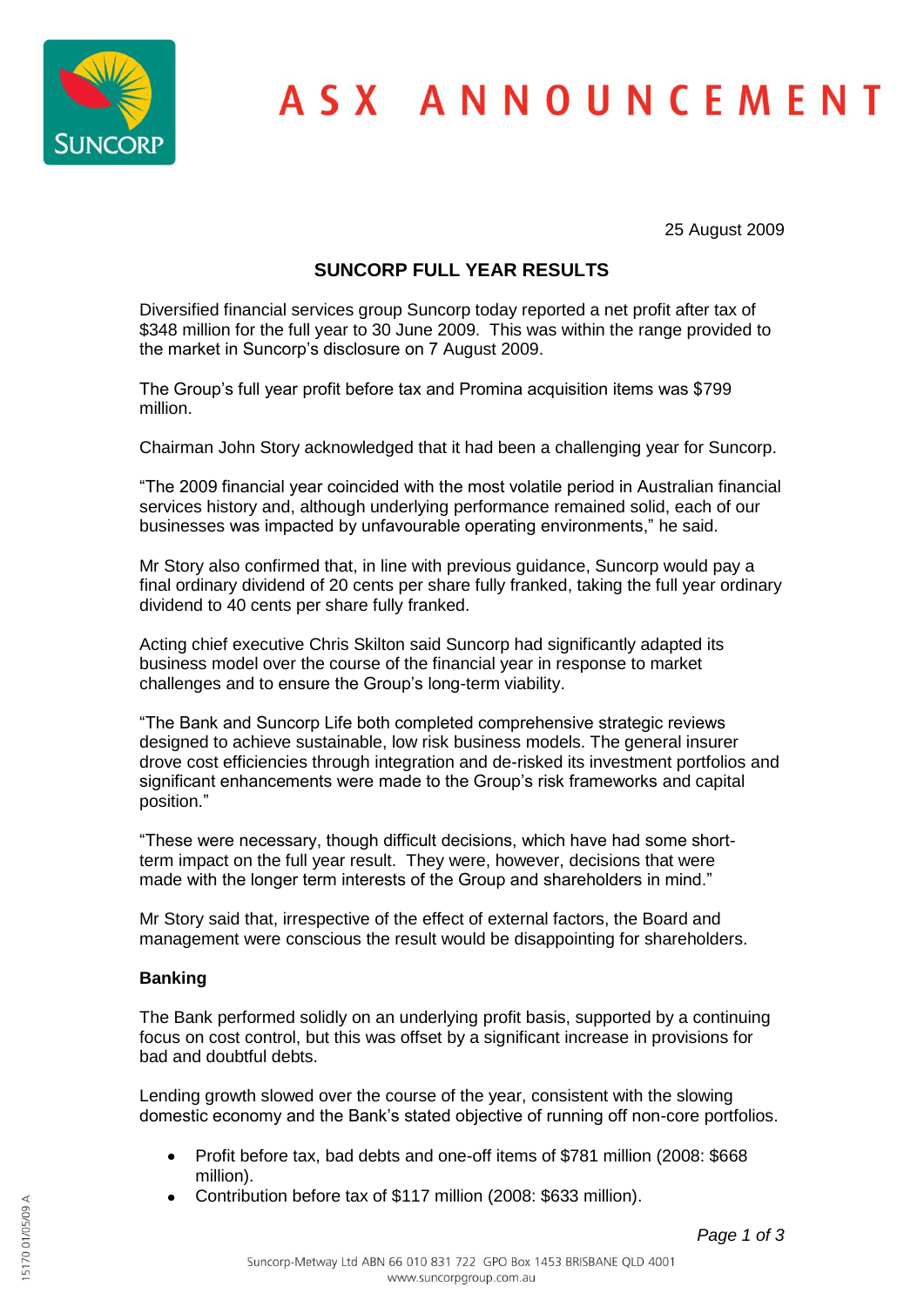

Full year impairment charge within guidance at \$710 million (2008: \$71 million), representing 128 basis points of gross loans advances and other receivables.

### **Insurance**

All brands experienced solid premium growth as markets hardened in both short and long-tail products. Favourable claims experiences in long-tail classes, particularly compulsory third party, resulted in higher than expected reserve releases.

Natural hazard events remained well above long-run expectations and reduced profitability by around \$255 million.

- Contribution before tax of \$573 million (2008: \$307 million).  $\bullet$
- Insurance trading result of \$462 million (2008: \$607 million), 7.7% of net earned premium.
- Gross written premium growth at the top end of the guidance range at 6%. Gross written premium was up 7.3% for the Australian operations.

### **Suncorp Life**

The business' focus on life risk as its core activity saw in-force premium rise 7.3% to \$733 million and life risk profit increase. Those results were offset by lower funds management profit. Tight cost control saw operating expenses decrease 8.6% over the year.

- Contribution after tax, including investment income and other market adjustments, of \$115 million (2008: \$111 million).
- Underlying profit of \$122 million, down 16.4% (2008: \$146 million).
- $\bullet$ Life Risk profit up 13% to \$87 million (2008: \$77 million).

### **Capital**

Suncorp significantly strengthened its capital position over the course of the 2009 financial year in response to risks associated with the global financial crisis. It also focused on improving the quality of its capital position by repurchasing Tier 2 capital and retaining fundamental Tier 1 capital.

As a result, key capital ratios continue to be well ahead of internal targets. At 30 June 2009, the Bank had a capital adequacy ratio of 12.77% and the Tier 1 ratio was11.31%. The General Insurer held capital at 1.6 times the minimum capital requirement.

Suncorp's new chief executive officer Patrick Snowball starts his appointment on 1 September 2009. Chris Skilton will remain at Suncorp for three months to assist Mr Snowball with the transition, while Clayton Herbert will continue as acting CFO until a permanent appointment is made.

### **ENDS**